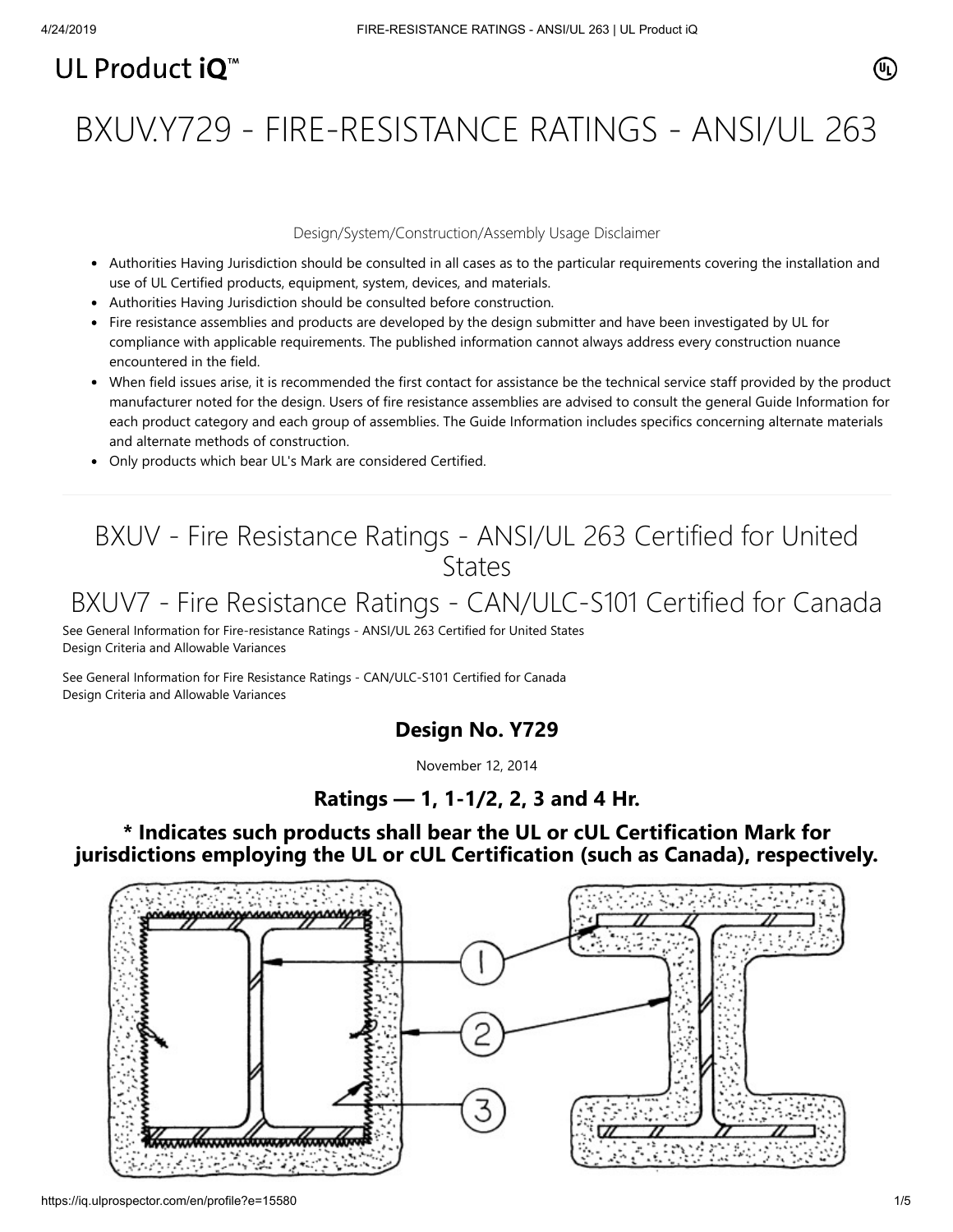

1. **Steel Column, Steel Pipe or Steel Tube —** Wide flange steel column (W) or steel circular pipe (SP) or steel square or rectangular tube (ST), min sizes as shown in the tables below.

2. **Spray-Applied Fire Resistive Materials\* —** Applied by mixing with water and spraying in one or more coats to the thicknesses shown below, to steel surfaces which are clean and free of dirt, loose scale, and oil. Min average and min individual density of 15 and 14 pcf, respectively, for Types 300, 300AC, 300ES, 300HS, 300N, 3000, 3000ES and SB. For Types 400AC and 400ES min average and min individual density of 22 and 19 pcf, respectively. For method of density determination, see Design Information Section, Sprayed Material. The min thickness of Spray-Applied Fire Resistive Materials required for various fire resistance ratings of contour sprayed or boxed wide flange columns are shown in the table below:

| Column      | Min Thkns In. |                 |              |                 |                |             |  |  |
|-------------|---------------|-----------------|--------------|-----------------|----------------|-------------|--|--|
| <b>Size</b> | W/D           | 1 <sub>hr</sub> | $1 - 1/2$ Hr | 2 <sub>hr</sub> | 3 Hr           | 4 Hr        |  |  |
| W6x9        | 0.33          | 15/16           | $1 - 1/4$    | $1 - 9/16$      | $2 - 1/8$      | $2 - 11/16$ |  |  |
| W6x12       | 0.43          | 13/16           | $1 - 1/8$    | $1 - 7/16$      | $\overline{2}$ | $2 - 9/16$  |  |  |
| W6x16       | 0.57          | 5/8             | 1            | $1 - 5/16$      | $1 - 7/8$      | $2 - 3/8$   |  |  |
| W8x28       | 0.68          | 9/16            | 15/16        | $1 - 1/4$       | $1 - 13/16$    | $2 - 5/16$  |  |  |
| W10x49      | 0.83          | 7/16            | 13/16        | $1 - 1/8$       | $1 - 5/8$      | $2 - 1/8$   |  |  |
| W12x106     | 1.46          | 1/4             | 9/16         | 13/16           | $1 - 1/4$      | $1 - 11/16$ |  |  |
| W14x233     | 2.52          | 1/4             | 5/16         | 1/2             | 13/16          | $1 - 1/8$   |  |  |
| W14x730     | 6.68          | 1/4             | 1/4          | 1/4             | 5/16           | 7/16        |  |  |

As an alternate to the above table, the required thickness of Spray-Applied Fire Resistive Materials to be applied to all surfaces of the steel columns for all rating periods may be determined from the following equations:

 $h =$ 



R

(for column W/D range of 0.33 to 2.51)

R

$$
\mathcal{L}(\mathcal{L})
$$

 $h =$ 

75 (W/D) + 15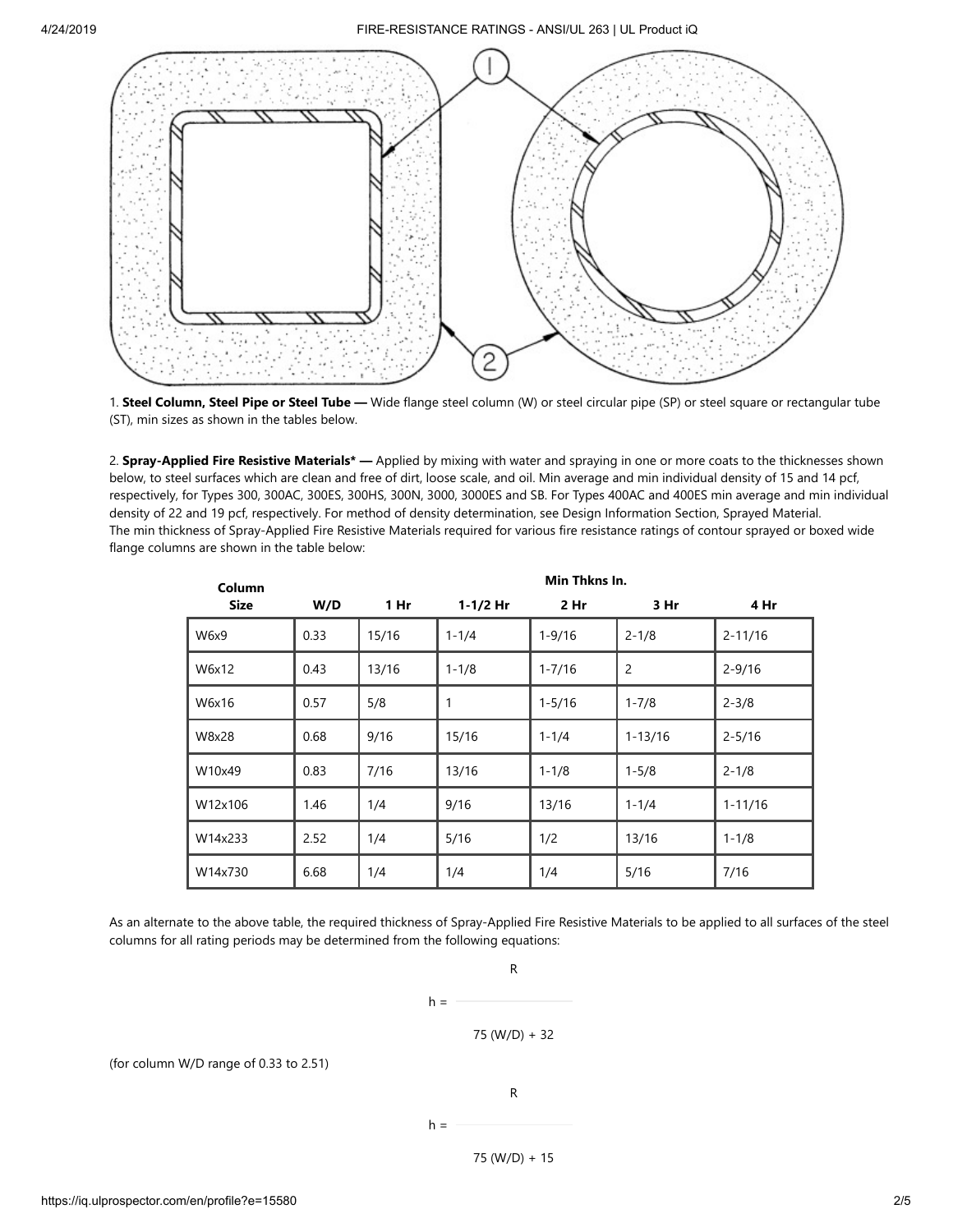(for column W/D range of 2.51 to 6.F68)

#### Where:

h = Spray-Applied Fire Resistive Materials thickness in the range of 1/4 to 4-1/2 in. (rounded up to the nearest 1/16 in.)

 $R =$  Fire resistance rating period in minutes (60-240 mins.)

D = Heated perimeter of the steel column in inches.

**Min**

W = Weight of the steel column in lbs per foot.

The thicknesses contained in the table below are applicable when the Spray-Applied Fire Resistive Materials applied to the column's flange tips are reduced to one-half that shown in the table below (for contour application):

| Column   | Min Thkns In.   |              |                 |             |             |  |  |
|----------|-----------------|--------------|-----------------|-------------|-------------|--|--|
| Size In. | 1 <sub>hr</sub> | $1 - 1/2$ Hr | 2 <sub>hr</sub> | 3 Hr        | 4 Hr        |  |  |
| W6x9     | 1               | $1 - 3/8$    | $1 - 3/4$       | $2 - 7/16$  | $3 - 1/8$   |  |  |
| W6x12    | 7/8             | $1 - 1/4$    | $1 - 5/8$       | $2 - 5/16$  | $3 - 1/16$  |  |  |
| W6x16    | 3/4             | $1 - 1/8$    | $1 - 7/16$      | $2 - 1/16$  | $2 - 11/16$ |  |  |
| W8x28    | 11/16           | 1            | $1 - 5/16$      | $1 - 15/16$ | $2 - 1/2$   |  |  |
| W10x49   | 5/8             | 15/16        | $1 - 3/16$      | $1 - 3/4$   | $2 - 3/8$   |  |  |
| W12x106  | 3/8             | 5/8          | 7/8             | $1 - 3/8$   | $1 - 13/16$ |  |  |
| W14x233  | 5/16            | 3/8          | 9/16            | 15/16       | $1 - 5/16$  |  |  |
| W14x730  | 5/16            | 5/16         | 5/16            | 7/16        | 5/8         |  |  |

The min thickness of Spray-Applied Fire Resistive Materials required for various fire resistance ratings of contour sprayed steel pipes or tubes are shown on the table below:

| MIN.<br>Column<br>Size In. | A/P  | 1 <sub>hr</sub> | $1 - 1/2$ Hr | <b>Min Thkns</b><br>In. 2 Hr | 3 Hr       | 4 Hr        |
|----------------------------|------|-----------------|--------------|------------------------------|------------|-------------|
| SP 4x0.237                 | 0.22 | 11/16           | $\mathbf{1}$ | $1 - 3/8$                    | $2 - 1/16$ | $2 - 3/4$   |
| ST 4x4x0.1875              | 0.18 | 3/4             | $1 - 1/16$   | $1 - 7/16$                   | $2 - 1/16$ | $2 - 11/16$ |
| ST 4x4x0.3125              | 0.29 | 1/2             | 13/16        | $1 - 1/8$                    | $1 - 3/4$  | $2 - 5/16$  |
| ST 4x4x0.375               | 0.34 | 7/16            | 3/4          | 1                            | $1 - 9/16$ | $2 - 1/8$   |
| ST 4x4x0.5                 | 0.44 | 3/8             | 9/16         | 7/8                          | $1 - 3/8$  | $1 - 7/8$   |
| ST20x20x0.75 in            | 0.72 | 5/16            | 1/2          | 11/16                        | $1 - 1/16$ | $1 - 7/16$  |
| ST20x20x1 in.              | 0.95 | 1/4             | 3/8          | 1/2                          | 13/16      | $1 - 1/8$   |
| ST20x20x1.5 in.            | 1.39 | 1/4             | 1/4          | 3/8                          | 5/8        | 13/16       |
| ST20x20x1.75 in.           | 1.60 | 1/4             | 1/4          | 3/8                          | 1/2        | 3/4         |
| ST32x32x1.25 in.           | 1.20 | 1/4             | 5/16         | 7/16                         | 11/16      | 15/16       |
| ST 36x24x0.5               | 0.49 | 5/16            | 7/16         | 11/16                        | $1 - 1/8$  | $1 - 9/16$  |

As an alternate to the table above, the required thickness of Spray-Applied Fire Resistive Materials to be applied to all surfaces of the steel pipes or tubes for all rating periods may be determined from the following equation: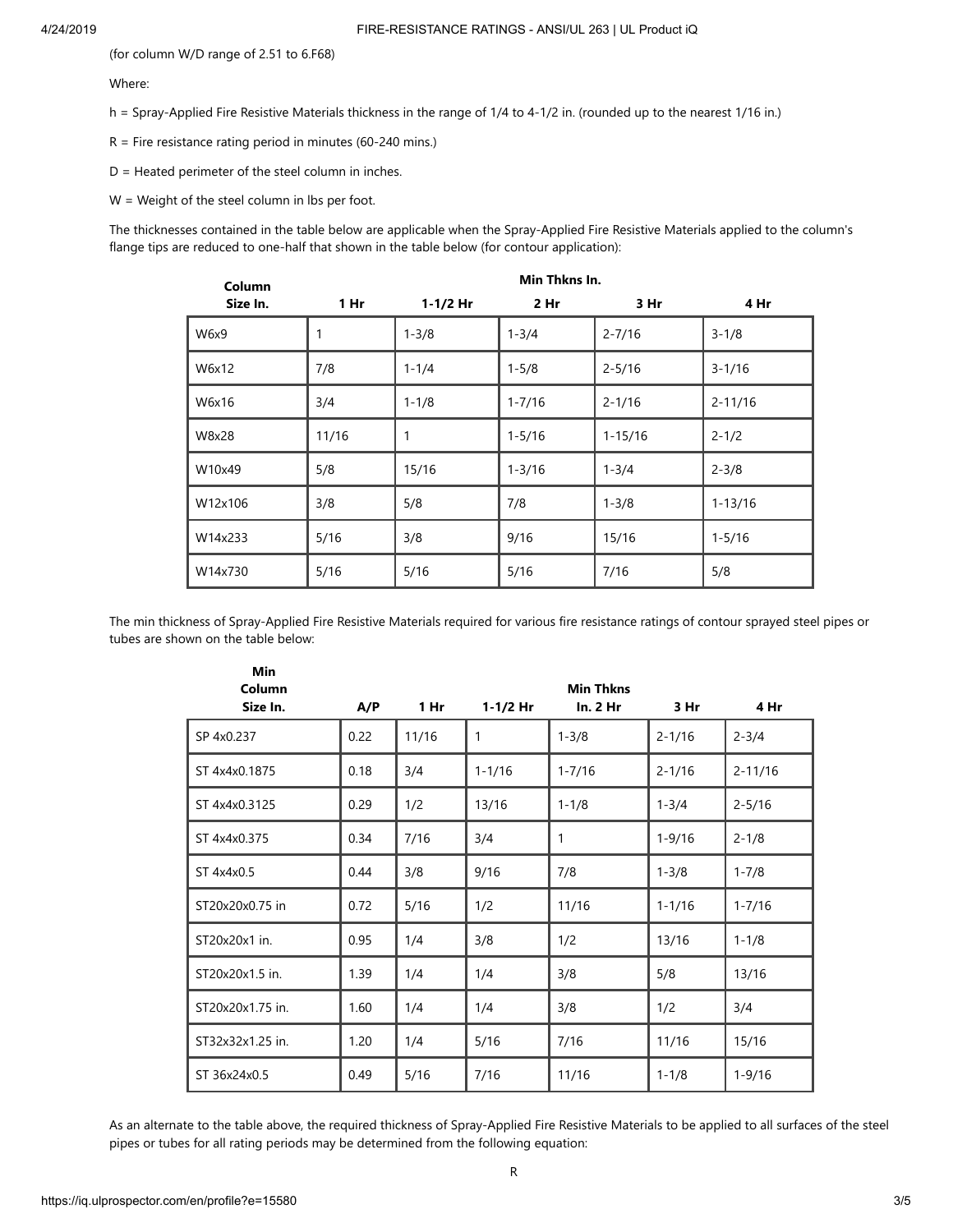$h =$ 

188 (A/P) + 45

Where:

h = Spray-Applied Fire Resistive Materials thickness in the range of 5/16 to 4-1/4 in. (rounded up to the nearest 1/16 in.)

 $R$  = Fire resistance rating in minutes (60-240 mins.)

A = Cross-sectional area of pipe or tube.

P = Heated perimeter of steel pipe or tube.

 $A/P = 0.18$  to 0.49.

The A/P ratio of a circular pipe is determined by:

 $t(d - t)$  $A/P =$ d

Where:

 $d =$  the outer diameter of the pipe (in.)

 $t =$  the wall thickness of the pipe (in.)

The A/P ratio of a rectangular tube is determined by:

$$
t (a + b - 2t)
$$

 $A/P =$ 

 $a + b$ 

Where:

 $a =$  the outer width of the tube (in.)

 $b =$  the outer length of the tube (in.)

 $t =$  the wall thickness of the tube (in.)

**BERLIN CO LTD** — Types 300, 300ES, 300N or SB.

**GREENTECH THERMAL INSULATION PRODUCTS MFG CO L L C** — Types 300, 300AC, or 400AC.

**ISOLATEK INTERNATIONAL** — Type 300, 300AC, 300ES, 300 HS, 300N, SB, 400AC, 400ES, 3000 or 3000ES.

**NEWKEM PRODUCTS CORP** — Types 300, 300ES, 300N, or SB.

3. **Metal Lath —** (Optional for contour application) — 3.4 lb/sq yd galv or painted expanded steel lath. Lath shall be lapped 1 in. and tied together with No. 18 SWG galv steel wire spaced vertically 6 in. OC.

### **\* Indicates such products shall bear the UL or cUL Certification Mark for jurisdictions employing the UL or cUL Certification (such as Canada), respectively.**

[Last Updated](javascript:openit() on 2014-11-12